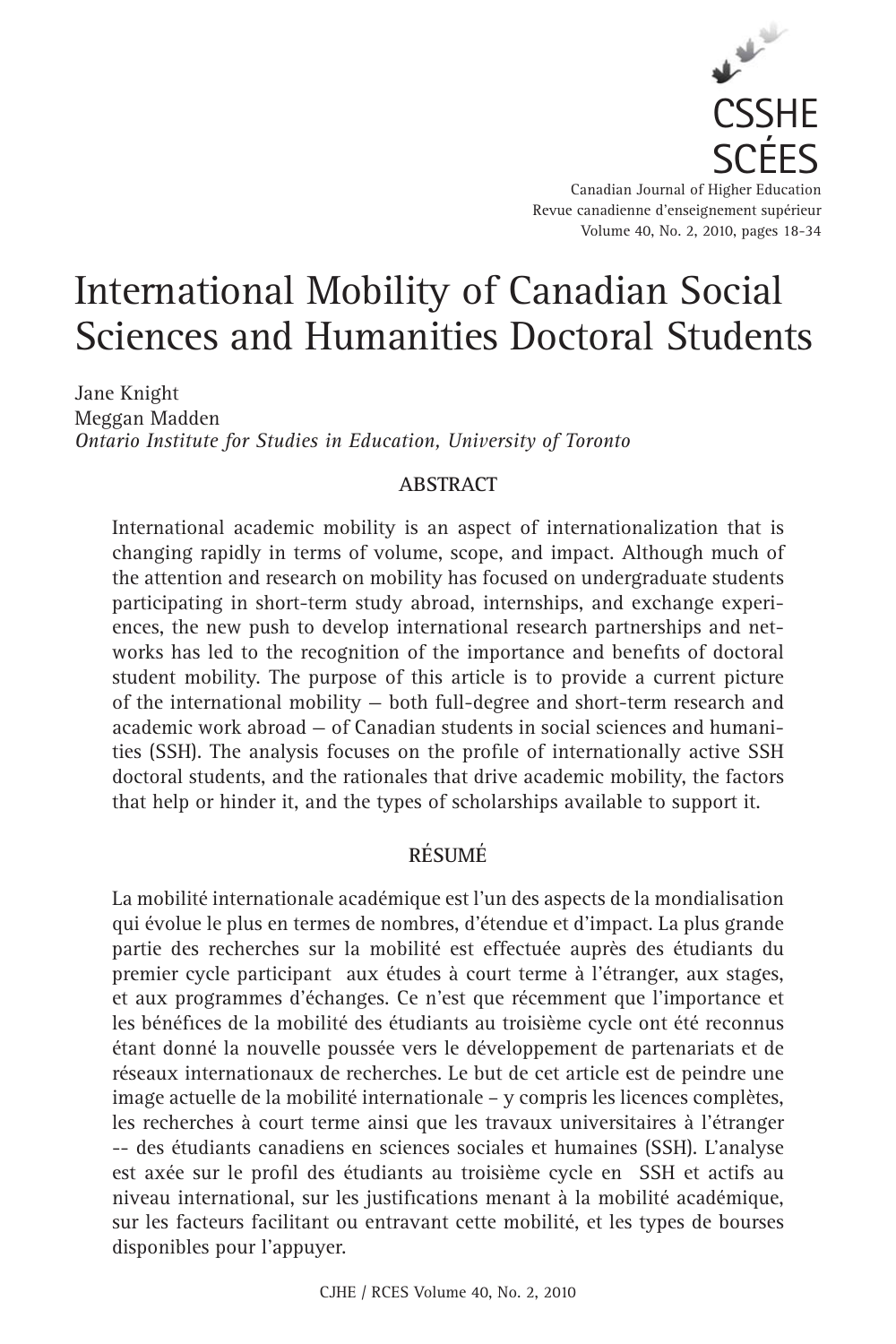#### **INTRODUCTION**

As the 21st century progresses, the international dimension of higher education is becoming both more important and more complex. The changing world of internationalization brings new opportunities, new benefits, new risks, and new challenges, all of which are contributing to the current state of turbulence in the higher education sector around the world (Knight, 2008). International academic mobility is the aspect of internationalization that is changing the most in terms of volume, scope, and impact (Bhandari & Blumenthal, 2009). Although students and scholars have been mobile for years, if not centuries, the emergence of globalization has precipitated an increase in the demand for and the importance of student mobility.

Europe is well known for its Erasmus (European Region Action Scheme for the Mobility of University Students) program. Since 1987, 2 million students have received Erasmus mobility grants, and this number is expected to reach 3 million by 2012 (European Commission, 2010). These numbers are eloquent testimony to the priority that Europe gives to supporting students' international academic experiences. The situation in Canada, however, is less clear for two main reasons: the lack of any national- or provincial-level tracking measures to systematically monitor international Canadian student mobility; and the fact that much of the attention and research on mobility has focused on undergraduate students participating in short-term study abroad, internships, and exchange experiences. Only recently has the importance and benefits of graduate-level mobility been recognized, largely due to the new push to develop international research partnerships and networks (Natural Sciences and Engineering Research Council [NSERC], 2009; Social Sciences and Humanities Research Council [SSHRC], 2005, 2006).

International academic mobility can bring diverse benefits at the individual, institutional, and national levels (Dwyer & Peters, 2004). At the individual level, full-time and short-term academic mobility can help to develop globally aware, linked, and competitive Canadian doctoral students in their research and careers. Internationally engaged graduate students can contribute a Canadian perspective to the production, sharing, and transfer of knowledge around the world. Academic mobility also enriches the personal experiences of doctoral students by developing intercultural awareness and a deepening understanding of critical world issues (Teichler, 2004). At the institutional level, Canadian universities not only gain global exposure and academic partnerships through the international mobility of their doctoral students but also benefit from international comparative perspectives that returning doctoral students bring to their home campus, as well as from continuing partnerships with foreign institutions. At the national level, the academic mobility of Canadian doctoral students supports global knowledge sharing, congruent with Canada's science and technology strategies to "excel at connecting to the global supply of ideas, talent, and technologies" (Industry Canada, 2007, p. 85). The participation of doctoral students in global knowledge sharing can support these strategies to increase Canada's presence in global academic, public, and private sectors.

#### **PURPOSE AND OUTLINE**

This article is based on a study funded by the Social Sciences and Humanities Research Council of Canada (Knight & Madden, 2008) to review and assess international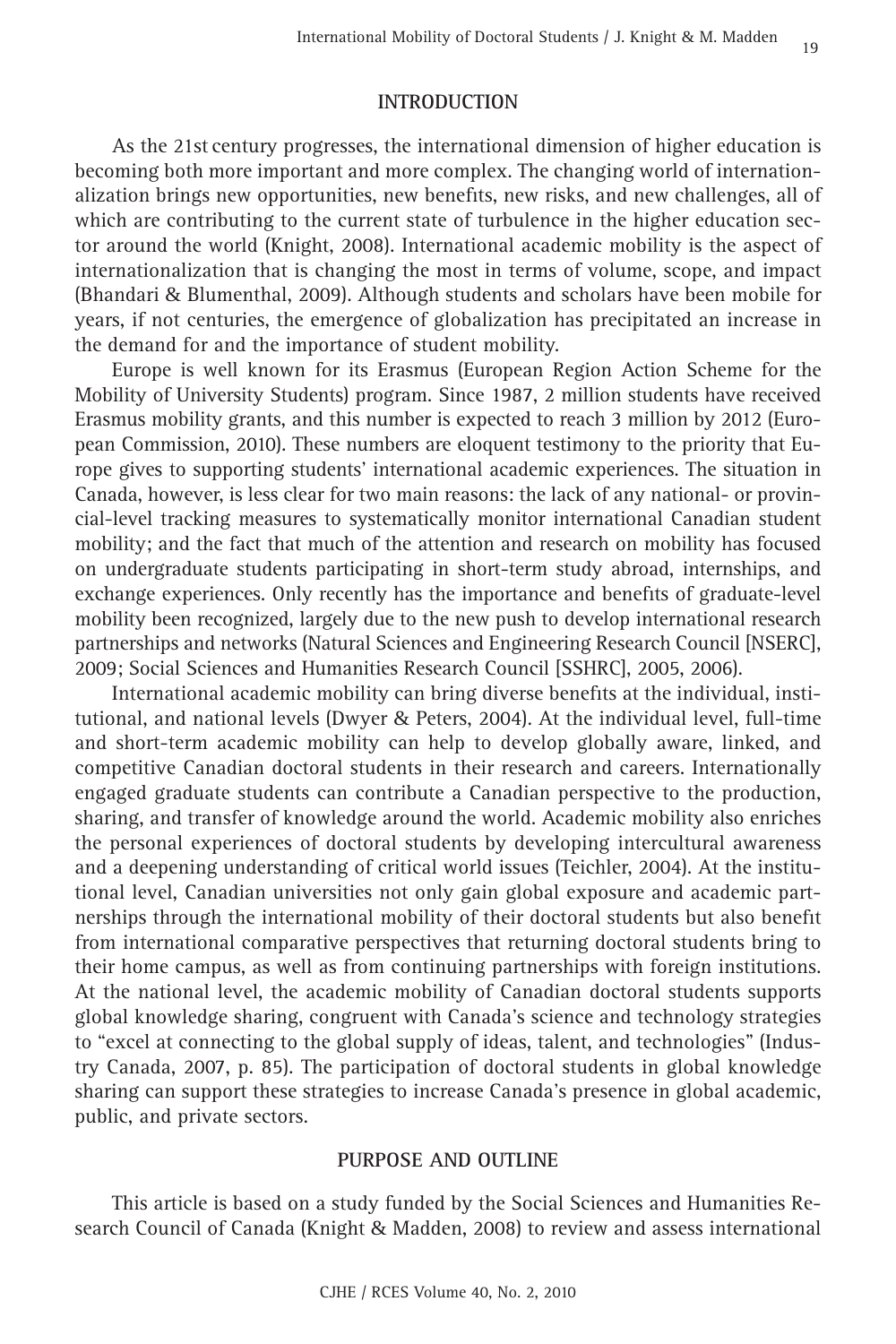academic mobility trends and participation rates of doctoral students. The purpose of this article is to provide a current picture of the international mobility of Canadian doctoral students in social sciences and humanities (SSH). The authors' analysis focuses on the profile of internationally active SSH doctoral students, as well as the rationales that drive their academic mobility, the factors that hinder or help it, and the types of scholarships available to support it. The first section of the article profiles academically mobile Canadian SSH students specifically, by examining gender, age, discipline, destination country, and areas of research interest. The second section offers an analysis of the rationales and factors that guide and influence these students' decisions to study abroad. This analysis is followed by a detailed examination of the kind of scholarships and funding currently available to Canadian graduate students who wish to have an international academic experience. The final section discusses implications for policy and research and suggests issues that require further attention.

#### **STUDY METHODOLOGY**

The objective of the study was threefold: first, to understand the profile of internationally mobile SSH Canadian doctoral students; second, to examine the rationales, motivations, factors, and barriers for Canadian doctoral students to study abroad; third, to analyze the scholarships available to Canadian SSH doctoral students for studying abroad.

Few data are available on the international mobility of SSH doctoral students in Canada, particularly on their short-term mobility. To develop an accurate profile of the mobility of these students, the SSHRC scholarship programs' database was used as the primary data source; this database includes information on SSHRC's Doctoral Fellowship recipients and its Canada Graduate Scholarship (CGS) awardees. To broaden the profile, data was accessed from education studies produced by the Organization for Economic Co-operation and Development [OECD] (2006, 2008), UNESCO (2006), Statistics Canada (2007), and the Association of Universities and Colleges of Canada (AUCC) (2007).

To gain an understanding of students' rationales and motivations for international mobility, a series of questions was integrated into a national student survey conducted in 2008 to evaluate the CGS program (Gauthier, 2009). The survey included a sample of master's and doctoral level CGS awardees and Fellowship recipients from Canada's three granting councils. The data used in this article are responses from participating SSHRC doctoral students.

To comprehend the factors involved in and the barriers to studying abroad, a literature review was conducted to identify obstacles, benefits, and challenges related to studying abroad. Qualitative research was conducted to understand themes in the experiences of internationally mobile doctoral students, especially those participating in scholarship programs managed by the Canadian Bureau for International Education. Reports conducted by UNESCO, AUCC, and NORFACE (New Opportunities for Research Funding Co-operation in Europe; http://www.norface.org) were the primary sources for identifying factors and barriers (Ackers, Bill, & Guther, 2008; AUCC, 2007; UNESCO, 2006).

To catalogue the scholarships available to SSH doctoral students, a comprehensive website review was conducted of institutional, provincial, national, and international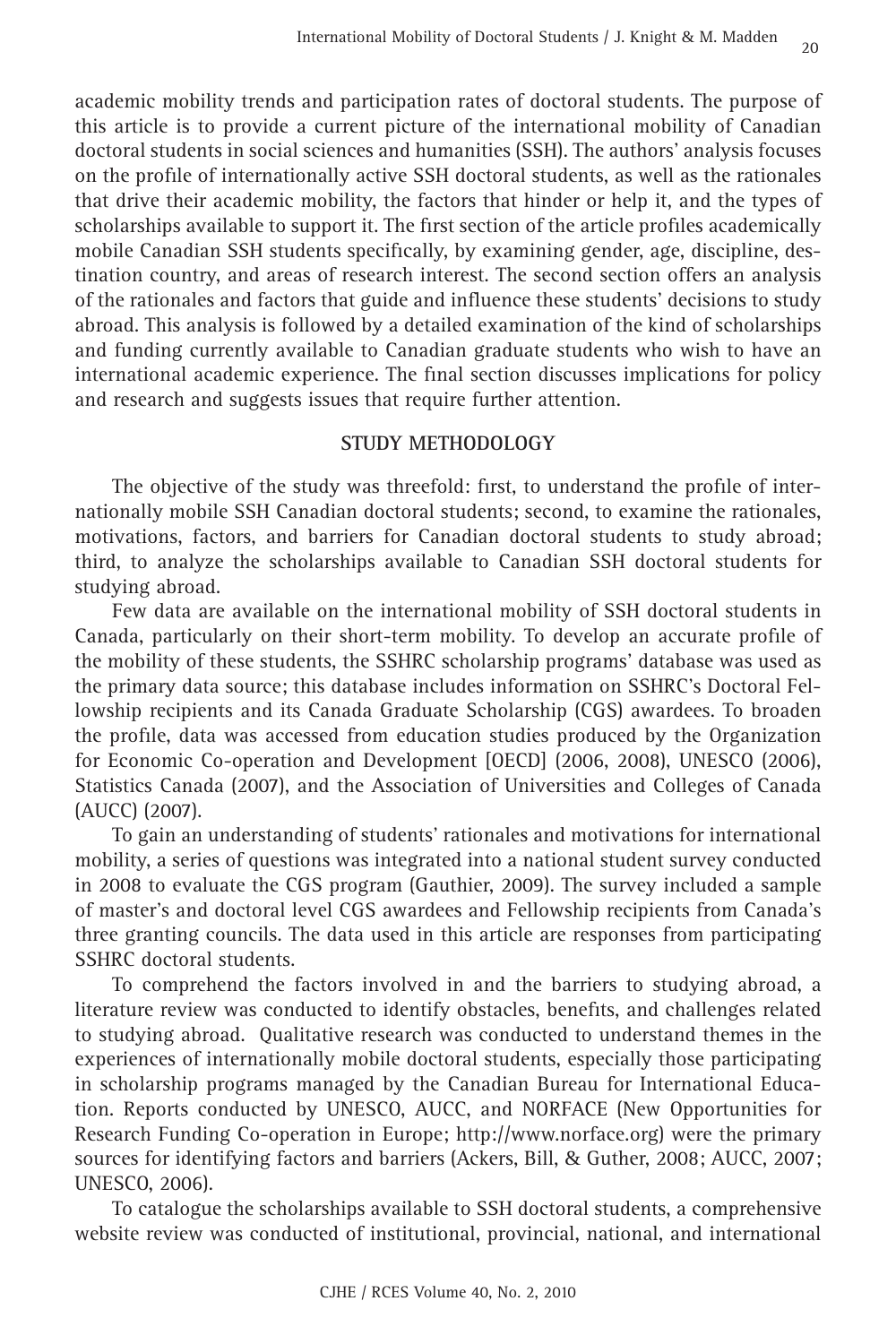scholarship programs for SSH graduate students. Scholarship programs with explicit and implicit eligibility requirements that allowed for international experiences were included in the catalogue.

### **Mobility Terminology**

International mobility experiences are part of the overall internationalization process of higher education, particularly graduate training and research. For the purposes of this discussion, mobility experiences are organized into two main categories: 1) full degree at a university outside of Canada; and 2) short-term international mobility experiences while registered in a Canadian higher education institution. Examples of shortterm international mobility activities include taking specialized courses or training, collecting data, conducting joint research or fieldwork, attending a seminar or conference, participating in networking activities, and completing language instruction.

Terminology to describe short-term international mobility experiences is under debate. Current terms for describing undergraduate mobility, such as study abroad, semester abroad, and exchange students, do not adequately address short-term doctoral mobility, since graduate students typically engage in research collaboration, data collection, workshops, and conferences rather than coursework per se.

#### **PROFILE OF CANADIAN SSH DOCTORAL STUDENTS**

According to the 2005 Statistics Canada *Survey of Earned Doctorates*, SSH earned doctorates made up approximately 38% of the total earned doctorates. Of those 38% of earned doctorates, 65% were in the social sciences and 35% were in the humanities. Using the same survey, Gluszynski and Peters (2005) found that students who completed SSH doctoral studies were typically older (39 years) than the average Canadian doctoral student (36 years) and that the average completion time for SSH doctoral students was the same as that for the total population of doctoral students (approximately six years). Gluszynski and Peters also reported that 55% of SSH doctoral students reported having debt on completion of their studies, compared to 44% of the total population with earned doctorates that report having debt upon completion. The gender breakdown for earned SSH doctorates (58% women; 42% men) differed from that of the total group of earned doctorates (47% women; 53% men). Age, debt load, and gender have implications for participation in full degree abroad and short-term international mobility experiences.

#### **PROFILE OF SSHRC SCHOLARSHIP APPLICANTS**

Before discussing the profile of SSHRC scholarship applicants and recipients, it is important to briefly describe the scholarship programs. The SSHRC Fellowship is \$20,000 a year; the Canada Graduate Scholarship (CGS) is \$35,000 a year. The CGS is only awarded to full-time students enrolled in Canadian institutions, while the Fellowship is granted to students enrolled full-time in Canadian or foreign universities. In 2008, the CGS program announced that an additional award would be available to CGS recipients  $-$  \$6,000 to study one term abroad  $-$  but it was not available at the time this study was completed. Although several awardees have international experiences prior to receiving the Fellowship or CGS, international study is not a prerequisite for these awards.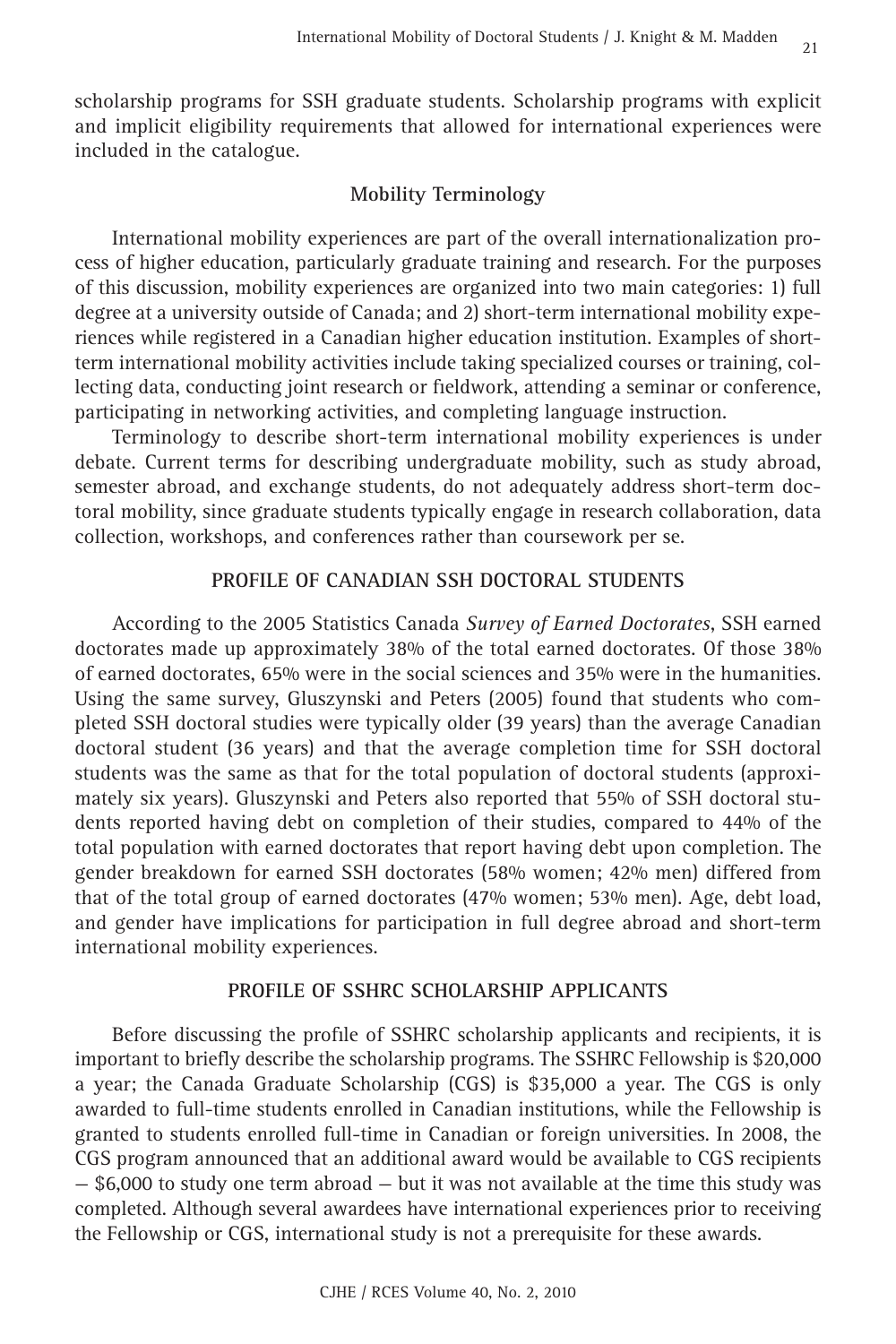From 2002 to 2007, the profile of students who applied for and received a SSHRC Doctoral Fellowship was generally comparable to that of the population of Canadian SSH students in terms of age and gender. The average age at time of application was 31 years, which means that projected completion would be comparable to the average age of an earned doctorate.<sup>1</sup> Of the recipients of the two SSHRC scholarships (Fellowship and CGS), 62% were female and 38% were male.

On the application, SSHRC scholarship applicants are asked to indicate the geographical region of their research interests, and it is noteworthy that approximately 28% of SSHRC fellows and 25% of CGS recipients had research interests involving countries outside of North America, with Europe being the favoured region, followed by Asia Pacific (Knight  $&$  Madden, 2008). This finding is compelling evidence that compared to the number of students who actually participate in a full degree abroad, a sizeable number of doctoral students were interested in a short-term mobility experience to complete their research related to various countries of the world.

### **PROFILE OF SSHRC DOCTORAL FELLOWS INVOLVED IN FULL-TIME INTERNATIONAL MOBILITY**

Analysis of the SSHRC data base found that from 2002 to 2007, about 20% of SSHRC doctoral fellows took their full degree abroad (Knight & Madden, 2008). The profile of those doctoral students is comparable to the total population of Canadian SSH doctoral students in terms of gender and discipline.

|            | <b>Total SSHRC Doctoral</b> | <b>SSRHC Doctoral Fellows</b> | <b>SSHRC Doctoral Fellows</b> |
|------------|-----------------------------|-------------------------------|-------------------------------|
|            | <b>Fellows</b>              | in Canada                     | outside Canada                |
| Gender     | 62% female                  | 64% female                    | 56% female                    |
|            | 38% male                    | 36% male                      | $44%$ male                    |
| Discipline | 41% Humanities              | 38% Humanities                | 53% Humanities                |
|            | 56% Social Science          | 59% Social Science            | 45% Social Science            |
|            | 3% Interdisciplinary        | 3% Interdisciplinary          | 2% Interdisciplinary          |

# *Profi le of SSHRC Doctoral Fellows*

Table 1

#### **Gender**

As noted in Table 1, more female SSHRC fellows (56%) than male fellows (44%) took their doctoral studies abroad from 2002 to 2007. The larger number of women going abroad for their full doctoral degree was consistent with a similar trend in undergraduate study abroad. The ratio of female to male SSHRC fellows studying in Canada was 64/36, compared to the ratio of 56/44 for full-degree-abroad students. This difference raises the question of whether gender-related issues might deter female students from considering doctoral studies abroad, even though females generally outnumber males.

#### **Discipline**

The ratio of humanities and social science SSHRC fellows studying outside of Canada was  $53/45$ ,<sup>2</sup> which is notable considering that the ratio of total SSHRC fellows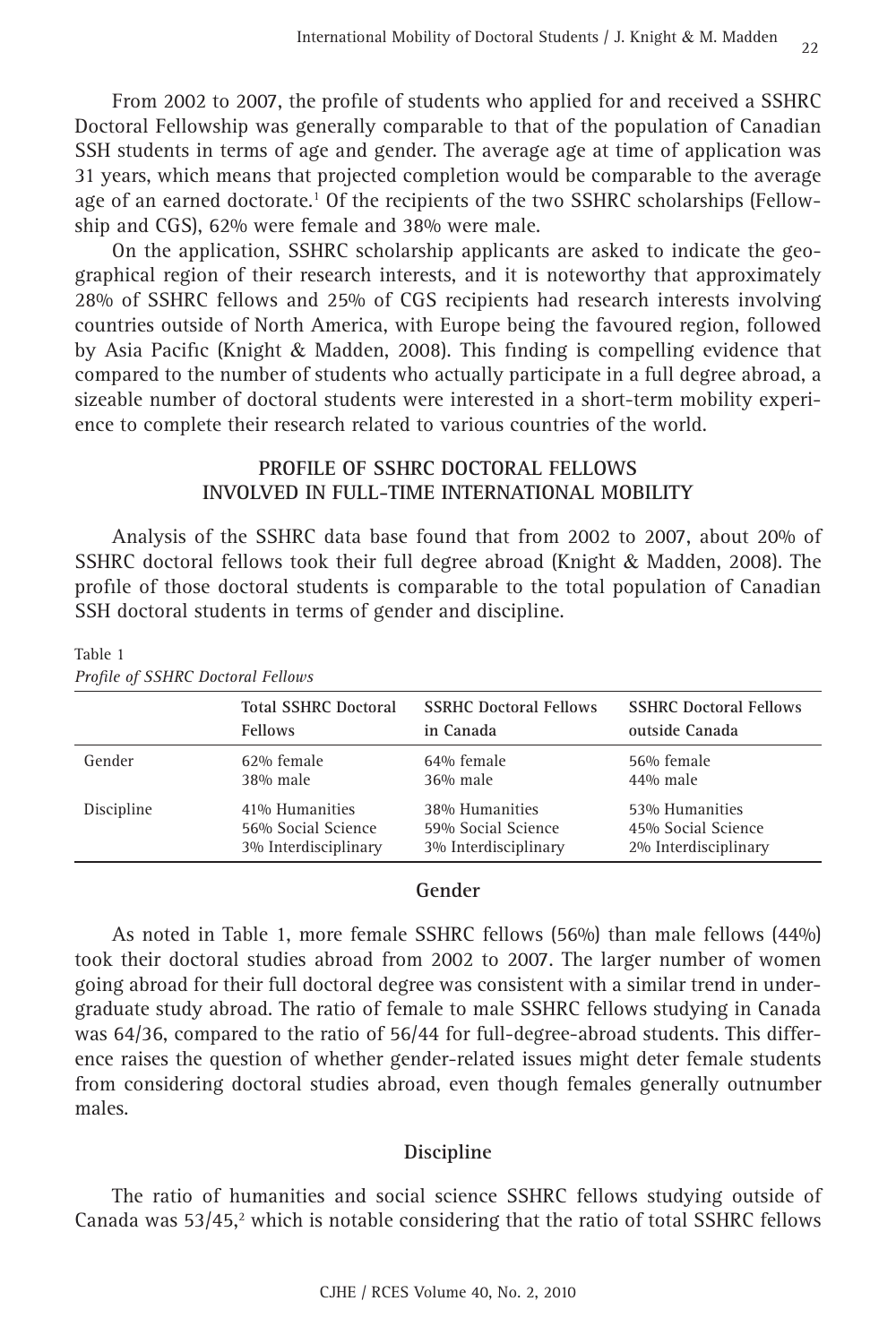was 41/56, which means there were fewer humanities Fellowship students overall. This ratio of students studying outside Canada in the humanities and social sciences differed from world trends, as normally more social science students study outside their home country than humanities students (OECD, 2008).

#### **Destination Country**

The country of destination of students studying outside Canada in the humanities and social sciences was consistent with world trends, however, SSHRC doctoral fellows chose the United States (65%) and the United Kingdom (26%) as their most-favoured destinations, followed by France (4%), Australia (1%), Germany (1%), and other countries (3%) (Knight & Madden, 2008). These destinations reveal a definite bias toward studying in countries where one of Canada's official languages is spoken and reflect a desire to pursue doctoral studies where the education system is of high quality and comparable to that of Canada. SSHRC doctoral fellows are similar to other students who participate in international academic experiences in that their five countries of choice — the United States, the United Kingdom, France, Australia, and Germany — receive 70% of globally mobile students (UNESCO, 2006, p. 134; Verbik, 2007). The summary report on the 2007 NORFACE study on European doctoral students in the social sciences explained that the United States, the United Kingdom, Germany, and France attract a high percentage of academically mobile students because of the reputation and prestige of the universities in these countries (Akers et al., 2008). The OECD's publication *Education at a Glance* and the AUCC's 2007 study *Canadian Universities and International Student Mobility* reported that the primary considerations for studying abroad include language of instruction, similarity of educational system, academic traditions, and geographical proximity, which explains why the United States is the most popular destination for Canadian students (AUCC, 2007; Jaschik, 2007; OECD, 2008).

The percentage of SSHRC doctoral fellows (65%) who chose to study in the United States is similar to the statistic reported in UNESCO's *Global Education Digest* (2006), which indicated that almost 70% of Canadian students who took full degrees abroad went to the United States. Unfortunately, the UNESCO statistics do not differentiate among undergraduate, master's, and doctoral students.

The AUCC (2007) survey indicated high levels of support for and interest by students to study abroad. The overall percentage of Canadian students studying full time out of country was approximately 1.9% of the total (including undergraduate and graduate) student population, which was higher than the United States (0.9%) and comparable to some European countries — the United Kingdom (0.6%) and France  $(1.4\%)$  – but lower than other European countries, such as Norway  $(5.6\%)$ , Austria (2.5%), and Finland (2.9%) (UNESCO, 2006).

Overall, the profile of Canadian SSH doctoral students shows that they exhibit slightly different characteristics than the total population of Canadian doctoral students who earn doctoral degrees in Canada. SSH doctoral students are older, more likely to be female, and may carry more debt load. These trends may highlight unique obstacles to studying abroad.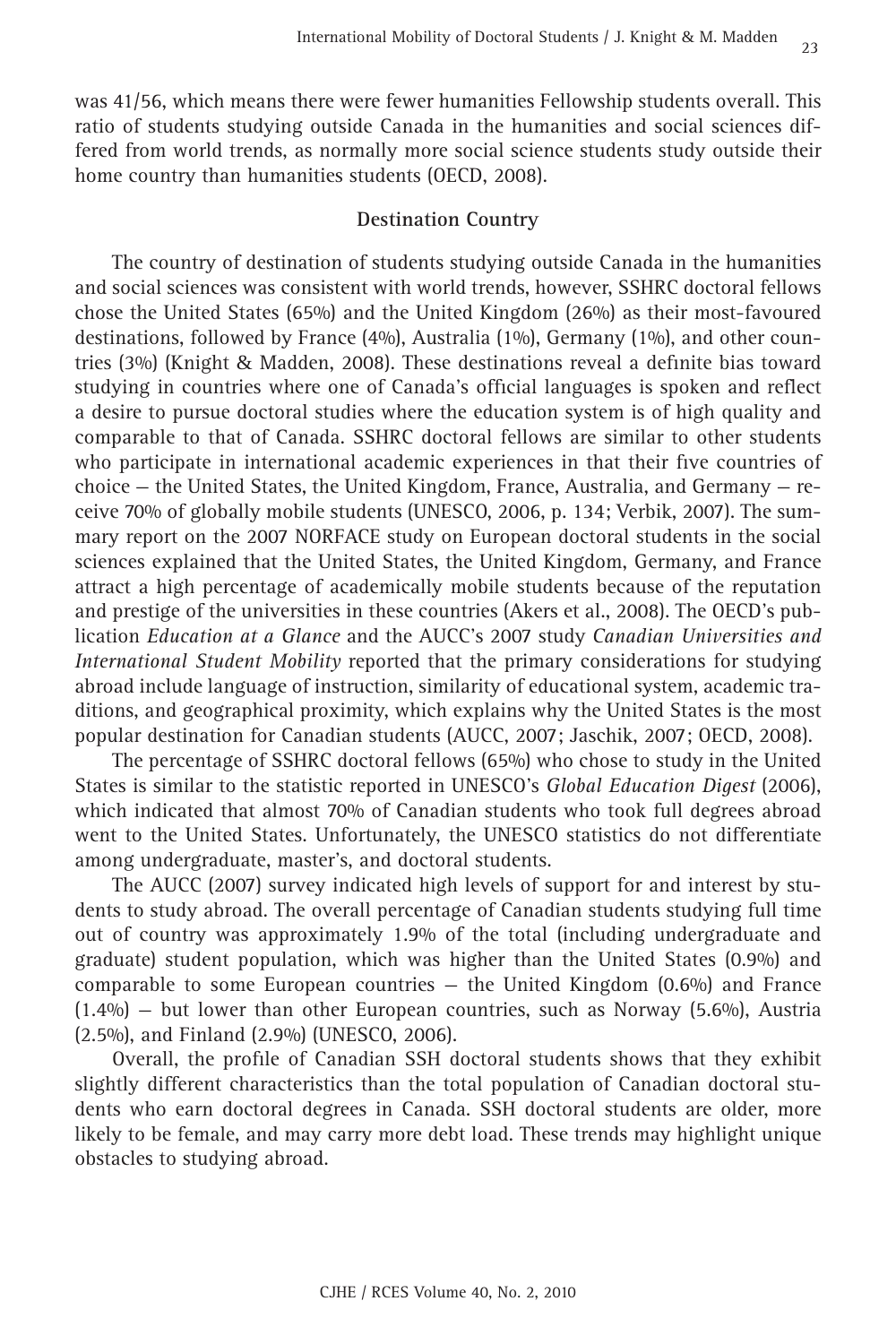## **ANALYSIS OF RATIONALES AND FACTORS INFLUENCING DECISIONS TO STUDY ABROAD**

In early 2008, applicants and recipients of CGS and Tri-Council scholarships were surveyed to gain student feedback on scholarship support, the status of scholarship applicants, and the effects of obtaining or not obtaining the scholarship (Gauthier, 2009). The Tri-Council is composed of Canada's three research councils: the Canadian Institutes of Health Research (CIHR), the Natural Science and Engineering Research Council (NSERC), and the Social Sciences and Humanities Research Council (SSHRC). Six of the survey questions related to previous international academic experiences; four questions related to the importance of and rationales for studying abroad and two questions related to factors that would impact international academic mobility.

#### **Previous International Academic Experience**

Previous international academic experience is important to examine as it tends to be an indicator of future study and research abroad. In the survey, students were asked: "At any point during your post-secondary education, have you had any academic experiences outside of Canada, for example, data collection, courses, fieldwork, internships, language study?" Of the survey respondents from all three councils, including master's and doctoral students, about 44% had previous international academic experience. Unfortunately, no comparable data exist for the general graduate student population in Canada; however, this statistic would suggest that Tri-Council applicants and recipients, who are generally high achievers, are very interested and active in international academic mobility. As illustrated in Table 2, the SSHRC students stood out as being the most internationally mobile students, compared to the NSERC and CIHR students. When the SSHRC percentages were disaggregated, 64% of the doctoral fellows and 52% of the CGS doctoral recipients who answered the survey had had previous international academic experience.

**Table 2**

*Previous International Academic Experiences by Research Council*

| Research Council       | <b>Yes</b> | No  |
|------------------------|------------|-----|
| All survey respondents | 44%        | 56% |
| SSHRC students         | 53%        | 47% |
| NSERC students         | 48%        | 51% |
| CIHR students          | 32%        | 68% |

#### **Importance of and Rationales for Studying Abroad**

Understanding students' rationales for international academic mobility experiences is both important and revealing. The first two of the four survey questions that related to the importance of and rationales for study abroad asked students to agree or disagree on how important international academic experiences are to 1) their graduate education and 2) their career path. The third question asked students to express their views on rationales for international academic experiences, such as data collection,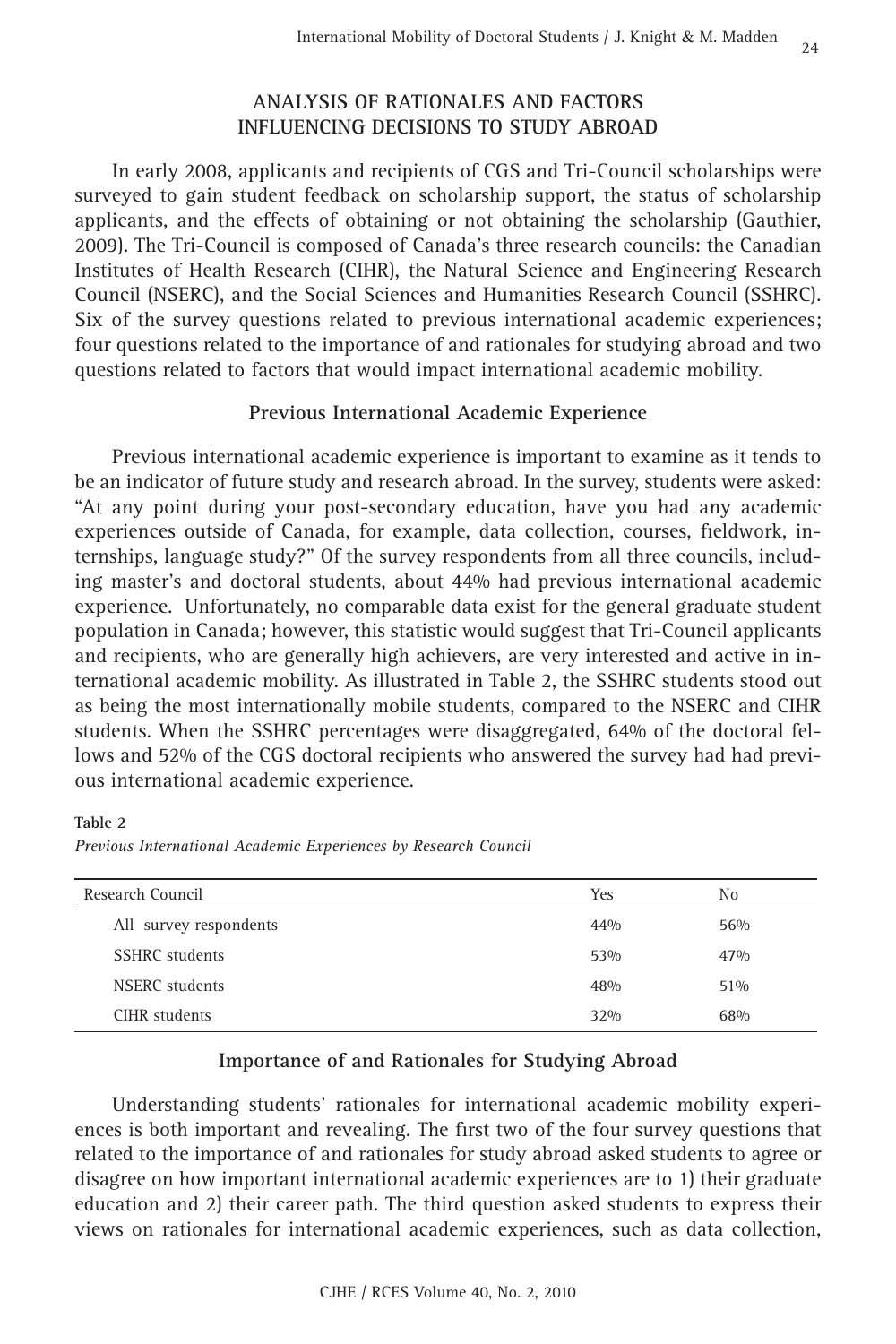courses, fieldwork, internships, and language study, in terms of their graduate education and fulfilling their career goals. The fourth question asked students how important it was to take a full degree abroad.

## **Importance of Academic Mobility to Graduate Education and Career Path to SSHRC Students**

Of the survey respondents, 64% of doctoral fellows and 59% of CGS recipients agreed with the statement that international academic mobility is important to their graduate education. In terms of fulfilling their career goals, 76% of SSHRC fellows and 72% of CGS recipients stated that international mobility was important.

These findings strongly support the high value that doctoral students attach to international mobility for their graduate studies, research, and career opportunities. Both sets of figures point to their possible interest in short-term international academic mobility. The significance of international academic mobility to students' career paths confirms that students' perceptions of mobility experiences are an advantage when seeking employment. These results suggest that doctoral students view international academic mobility as beneficial and closely linked to their future career opportunities in the academic, private, and public sectors and, thus, they warrant further attention.

#### *Ranking of Rationales Driving Academic Mobility Experiences*

Survey respondents were asked to rank 10 reasons why they were interested in academic mobility. Their reasons, in order of importance, were to: 1) attend conferences and workshops; 2) enhance career path; 3) gain life experiences; 4) participate in collaborative research; 5) take specialized courses; 6) seek employment; 7) access foreign supervisor; 8) collect data/conduct fieldwork; 9) learn a language; and 10) access specialized equipment.

 The top three rationales (89%–95%) for both SSHRC fellows and CGS recipients were to attend conferences and workshops, enhance career path, and gain life experiences. The rationales that ranked in the middle range of importance (72%–82%) related to specific aspects of graduate work, such as to collect data, participate in collaborative research, access foreign supervisor, and seek employment. The lowest-ranked rationales were to learn a language and access equipment, although it is noteworthy that the majority of respondents (55%–65%) identified these rationales as being important. The ranking of the rationales presented some surprises and challenges in terms of how to respond to and support these priorities.

The high degree of importance that the survey respondents attached to attending conferences and workshops supports the priority of increasing the number of shortstay international visits; this would not only enhance students' research work, networking opportunities, and international exposure but also increase Canada's profile abroad. The barriers to mobility discussed in the following section also indicate that visits of less than a month may be more feasible, in terms of financing, personal responsibilities, and the time factor, and still provide value to students.

Given that the average age of completion of a SSHRC doctoral fellow is about 39 years, thus making career possibilities "front of mind," it is understandable that en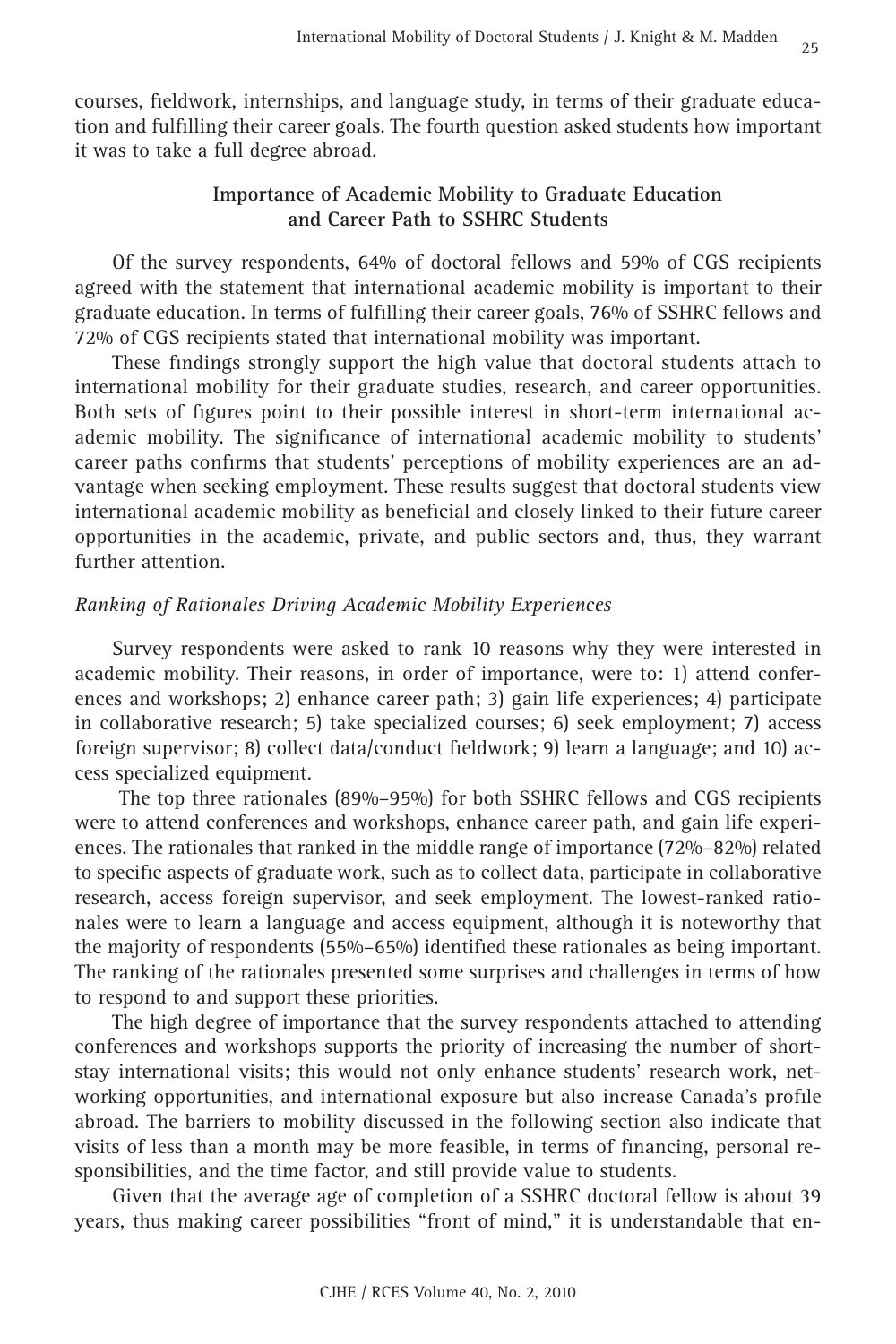hancing their career path was one of the respondents' top rationales. The international nature of the job market today also demands skills and experiences that will increase employment opportunities, even if the employee never leaves the country. To this end, ways must be found to enhance doctoral students' international mobility by linking it more directly with future career opportunities.

The third top-ranking rationale relates to life experiences. Although this result may come as a surprise, it is consistent with other findings for both graduate and undergraduate students (Ackers et al., 2008; Avveduto, 2001). The exposure to other academic institutions, to foreign research counterparts, and to different cultures, customs, and political systems enhances students' world views, sharpens their analytical skills, and builds cross-cultural understanding.

The middle-ranked rationales relate to aspects of graduate work, specifically, collect data, engage in collaborative research, access foreign supervisor, and seek employment. The world of research is changing in terms of actors, partnerships, substance, and funding. The growing interdependence among countries, as well as the need to solve serious global problems, demands that international teams of researchers are able to address national and global issues. Major funding agencies, especially in Europe, recognize the fundamental role of international research networks for knowledge production and dissemination. Canada's future researchers and knowledge workers could benefit from increased exposure to international research networks in their fields of specialization. Having the opportunity to engage in collaborative research with key researchers allows doctoral students to share their research problems and findings, which may expand their contribution to and visibility in their discipline.

To learn a language and access equipment may have been ranked lower because these types of international experiences are more discipline specific and may not relate to the specializations of SSH doctoral students. However, it is noteworthy that the majority of respondents  $(55\% - 65\%)$  identified these as being important rationales.

Although the rationales to study abroad are clear, several factors, or barriers, can prohibit Canadian SSH doctoral students from doing so. AUCC and other North American researchers have conducted studies on factors and barriers that impact study abroad, but few of these studies have looked specifically at doctoral mobility. Doctoral mobility is often different from that of undergraduate and master's students, who tend to be more interested in study abroad for courses and not for research. Given this difference, the factors impacting international academic mobility require special attention and are addressed in the next section.

#### **Factors Impacting International Academic Mobility**

Four major categories of factors impact international academic mobility: funding; academic; personal responsibilities and time; and culture and language. The factors that present obstacles to international mobility must be understood so they can be minimized in terms of policy, program design, logistics, and financial support. Because the types of issues included in each of the four categories vary, examples are provided in Table 3. These issues can either facilitate or act as barriers to international mobility, but for purposes of clarity and consistency, they are described here as barriers.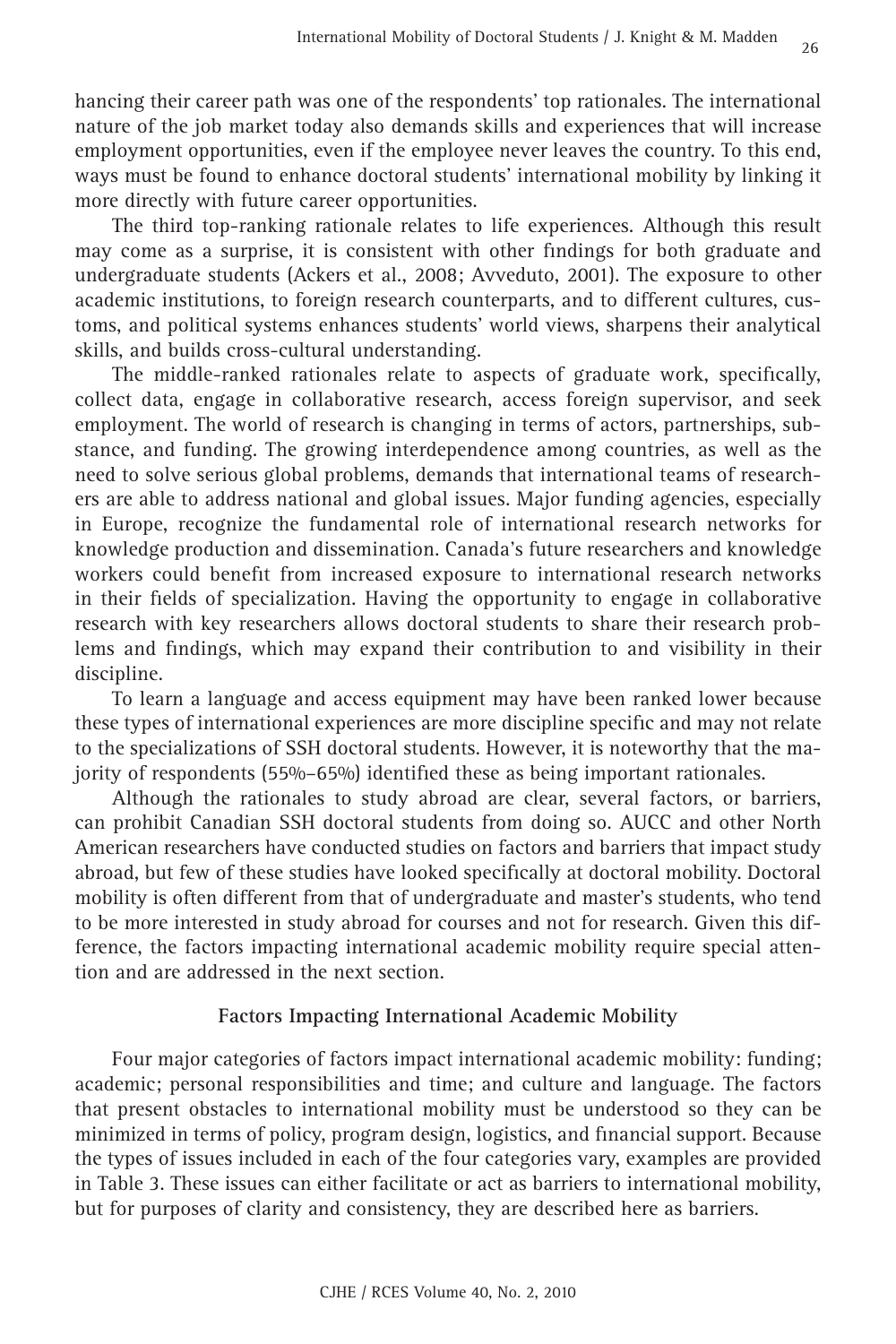| Table 3                                           |  |  |
|---------------------------------------------------|--|--|
| Factors/Barriers Impacting International Mobility |  |  |

| Types of Fac-<br>tors/Barriers             | Examples of Factors/Barriers to International Mobility                                                                                                                                                                                                                                                                                                                                                                                                                                                                                                                                                                                                                                                                                                                                                                    |
|--------------------------------------------|---------------------------------------------------------------------------------------------------------------------------------------------------------------------------------------------------------------------------------------------------------------------------------------------------------------------------------------------------------------------------------------------------------------------------------------------------------------------------------------------------------------------------------------------------------------------------------------------------------------------------------------------------------------------------------------------------------------------------------------------------------------------------------------------------------------------------|
| Funding                                    | • student's personal finances are not sufficient for international mo-<br>bility<br>• student's debt load is too high<br>• student's other financial obligations prohibit international mobility<br>• student cannot obtain necessary external funds/grants/loans to fi-<br>nance the experience<br>· scholarship conditions do not include full degree abroad<br>• scholarship does not permit international mobility costs to be in-<br>cluded<br>• home institution provides no financial support                                                                                                                                                                                                                                                                                                                      |
| Academic                                   | • home department/university lacks appropriate linkages/exchanges<br>with international partners to facilitate the experience<br>• home university does not recognize experience for academic credit<br>• home university lacks institutional services to support international<br>academic experiences at doctoral level<br>· doctoral supervisor is not internationally connected or supportive<br>· no foreign university has expertise in student's research area<br>• no appropriate balance between institution's reputation and align-<br>ment with student's research interests<br>· potential host institution's academic terms do not coincide with<br>home institution's terms, making short-term experience difficult to<br>coordinate<br>• potentialhos tins titution doe snot o fferd octoral-level courses |
| Personal Re-<br>sponsibilities<br>and Time | • student's part-time employment prevents spending time out of Can-<br>ada<br>• student's family responsibilities prevent going abroad for full degree<br>or short-term mobility experience<br>• student's health or disability considerations make international mo-<br>bility difficult<br>• student cannot find adequate health care to support international<br>mobility<br>• short-term mobility delays student's completion time of program<br>and start of career                                                                                                                                                                                                                                                                                                                                                  |
| Culture and<br>Language                    | • student lacks ne cessary language skills for ac ademic purposes<br>• student is uncomfortable with cultural aspects of living/working in<br>foreign environment<br>• student is concerned about safety of international travel<br>• student cannot find support for bringing family members                                                                                                                                                                                                                                                                                                                                                                                                                                                                                                                             |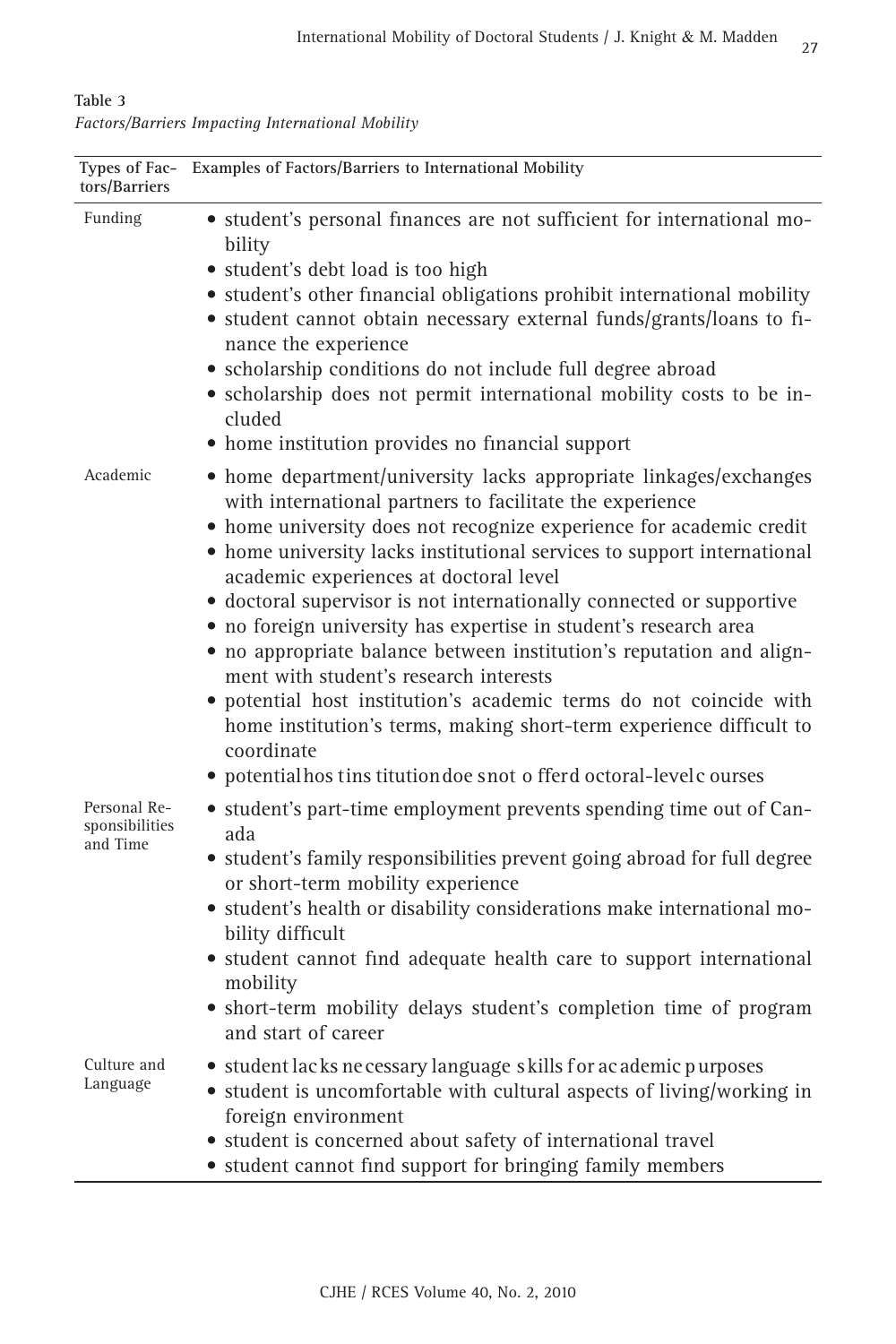The survey asked students to rank how each of the four groups of factors would influence or, in cases where students had already studied abroad, had already influenced their ability to pursue academic experiences outside of Canada. More than 89% of both SSHRC fellows and CGS recipients indicated that funding is the top barrier for pursuing international mobility, leaving no doubt that financial support is critical. Academic factors ranked second in importance, followed by the factors of personal responsibilities and time and, lastly, culture and language.

#### *Funding Issues*

Funding an international mobility experience is a key factor for most students, whether at the undergraduate or graduate level. The AUCC (2007) report on internationalization indicated that 89% of institutions surveyed identified the top barrier for Canadian students (both graduate and undergraduate) to study out of country as "lack of funds or financial support." For PhD students, there are additional concerns beyond what most undergraduates face, such as having to consider a spouse/partner, children, or perhaps aging parents. Ackers et al. (2008) recognized that doctoral students may also have professional responsibilities that inhibit their ability to study abroad. Regardless of the duration of study, PhD students have financial needs beyond travel, tuition, and room and board while abroad (Avveduto, 2001). Furthermore, scholarships and grants may not allow students to use funds for international research.

#### *Academic Issues*

Over 88% of the SSHRC fellows and CGS recipients who responded to the survey believed that academic issues were barriers to international mobility. The AUCC (2007) report on internationalization also indicated that after funding, the second most critical barrier was "curriculum at home university [was] too inflexible or [the] program too heavy." The third barrier identified in the AUCC report was "low awareness and commitment of faculty"; according to the AUCC survey, faculty were either unaware of university policies on study abroad or had a low commitment to international experiences. In both cases, this may mean that students are unable to receive credit and support for these experiences. Although receiving course credit may relate more to undergraduate students, the role that faculty play in doctoral students' international mobility is probably even more crucial than for undergraduate students and, as such, merits further investigation.

#### *Personal Responsibilities and Time Issues*

Over 80% of the SSHRC fellows and CGS recipients rated personal responsibilities and time as key factors. Nonetheless, only 11% of these respondents rated them as extremely important, which suggests that these factor are not as central to the decision-making process as financial and academic issues.

Clearly, doctoral students are involved in a complex matrix of decision making when determining whether to go abroad, where to go, and for how long. Ackers et al. (2008) identified key factors related to the decision to go out of country as "life-course and family status, personal financial status, language competence, health status/disability and ethnicity" (p. 8). Ethnicity is a factor because of the cultural expectations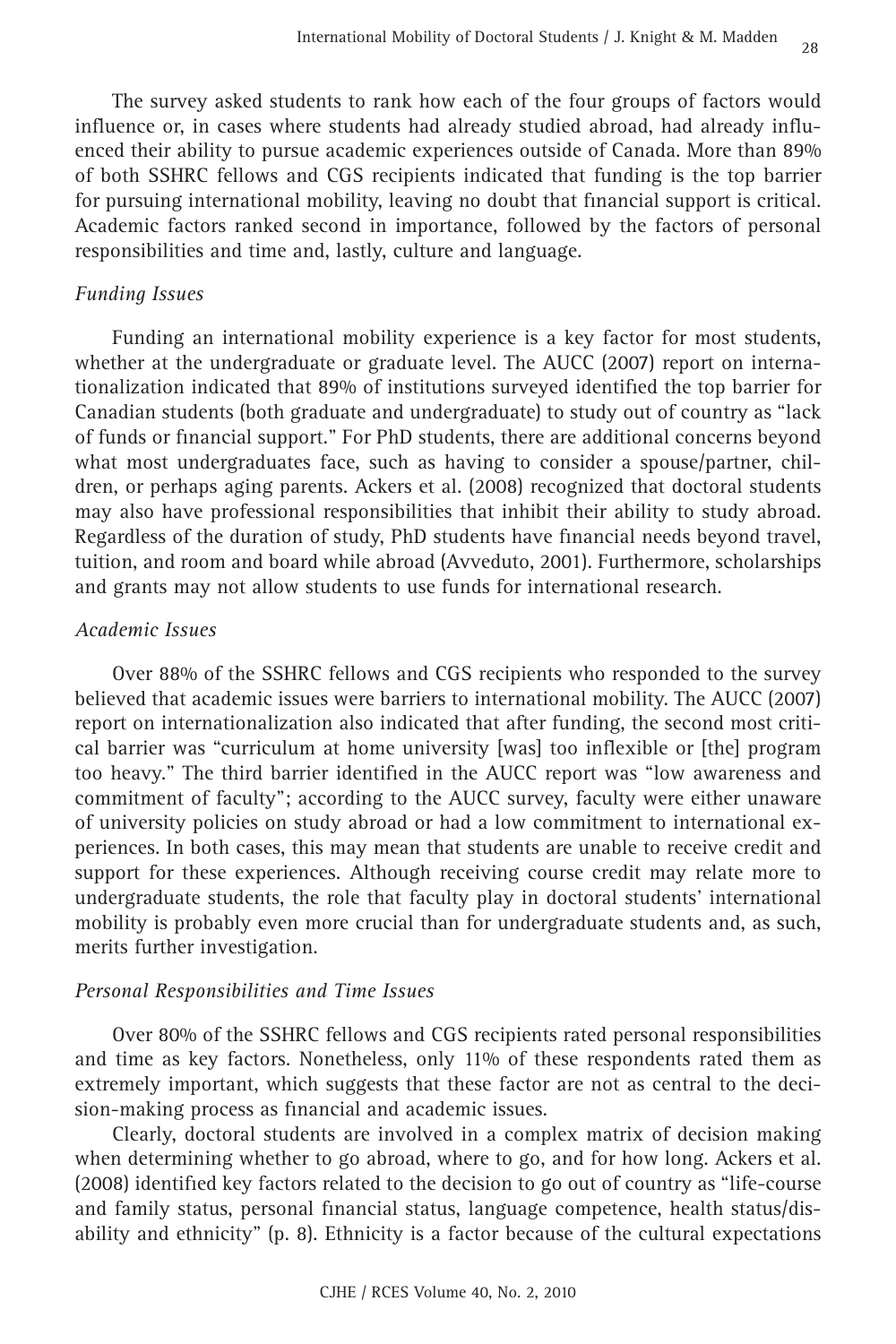placed on students, which vary according to their age, gender, and family status. In some cultures, for example, women must be nearby aging parents or grandparents in order to care for them, or they may not be permitted to live alone in another country. Given the diverse ethnic background of graduate students in Canada, attention should be given to how ethnicity influences ability and interest to study abroad.

#### *Culture and Language Issues*

Although culture and language factors ranked fourth in importance, 78% of all respondents acknowledged their influence in decision making. It may be that SSHRC doctoral fellows choose to study in the United States, the United Kingdom, and France because these countries present fewer language and cultural issues. According to the AUCC (2007) report, 30% of the institutions surveyed indicated "students lack [of] necessary language skills" as a major barrier to participating in study programs abroad.

In terms of destination countries, the choice of where to go is often influenced by the ability to access supervisors who have similar research interests, the discipline and topic of the PhD research, the required language skills, and the reputation of the supervisor, institution, or country in which the student wishes to study (Ackers et al., 2008). The OECD (2008) recognized that comparable education systems, proximity of the destination country, and recognition of degrees also influence the selection of the destination country.

These reasons may explain why 91% of SSHRC doctoral fellows taking a full degree abroad go to the United States (65%) or the United Kingdom (26%). For Canadian doctoral students, studying in the United States is understandably the most popular choice, as it offers the lowest start-up costs, its universities boast a strong global reputation, relocation is easier, and it presents the fewest cultural/language barriers. Another reason for the popularity of these two countries is the availability of scholarships to study in each of them. However, the fact that the majority of Canadian doctoral students go to either the United States or the United Kingdom raises the critical questions of potential brain drain and very limited exposure to other countries and cultures.

## **AVAILABILITY OF SCHOLARSHIPS TO SUPPORT DOCTORAL MOBILITY**

The profile of Canadian SSH students and the financial factors that impact their decisions to study abroad indicate that scholarships are essential to the international academic mobility of Canadian graduate students. As noted in Table 4, the private and public sectors at the international, national, and provincial levels offer approximately 55 scholarship programs that can be used for international mobility by Canadian SSH doctoral students; however, this number is not indicative of how many actual awards are offered. The best unconfirmed estimate is that 2,400 awards are available annually. Of the 55 scholarship programs, 40 offer fewer than 20 awards per year. Because most of these programs are available to both doctoral and master's students in the social sciences and humanities, it is difficult to determine the number of awards explicitly targeted to SSH doctoral students. Their monetary value ranges from \$1,000 to \$60,000 per year, with the majority of scholarships under \$20,000 per year. Scholarship programs can support durations of study anywhere from three months to a full degree abroad, and many awards are renewable.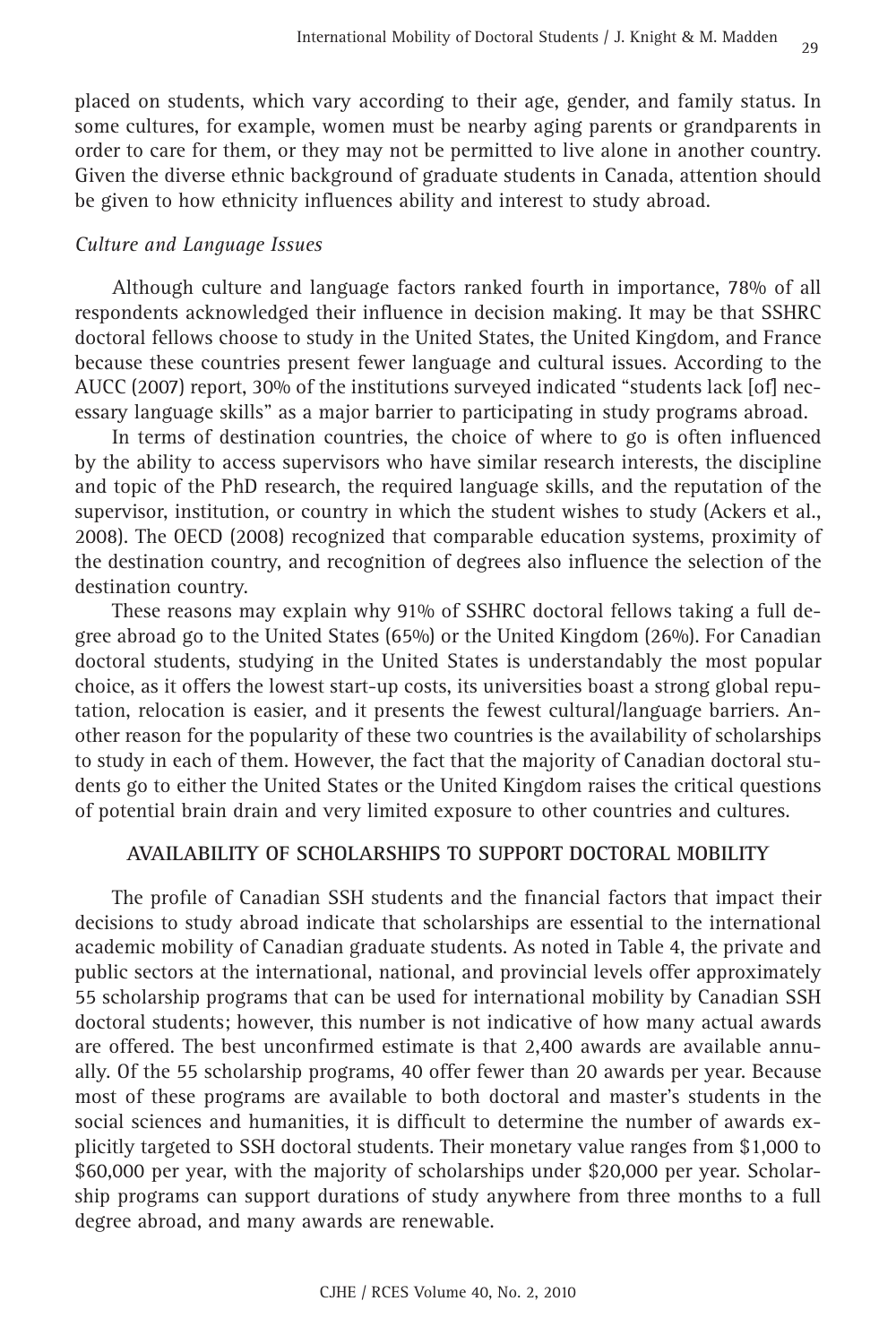Analyzing the availability of these scholarships was challenging, due to several limitations in the data collection. Although numerous opportunities may appear to be available, many scholarships are not transparent in how awards are distributed, making it difficult to assess the average number of scholarships awarded each year, specifically to SSH doctoral students and especially difficult in the case of programs that offer hundreds of awards. Therefore, the data focus on how many and what kinds of programs are available, rather than on how many awards are actually granted.

Most of the scholarship programs available to SSH doctoral students do not explicitly encourage study or research abroad. Scholarship programs that can be used for international mobility either permit their use for full degree abroad or short-term study or require justification for international study during the application process. The majority of awards are intended and are suitable for living and studying in Canada. Most often, they are not sufficient to cover costs related to international travel, research, and living expenses or the additional expenses doctoral students may have related to family responsibilities.

Flexible scholarship funding policies that allow for both short-term and long-term study are key to expanding international mobility opportunities for doctoral students. In many cases students need more than one award to fund an international experience; however, many scholarships have policies that limit the monetary value a student can hold from other sources, which penalizes students by restricting the scholarship amount they can receive from more than one award. Doctoral students interested in international academic mobility must consider all these policies when applying for scholarship programs.

| Public/Private | Scholarship Sponsor            | Number of Programs | Number of Awards |
|----------------|--------------------------------|--------------------|------------------|
| Public         | International                  |                    | 16               |
|                | National                       | 14                 | 780 (approx.)    |
|                | Provincial                     | 14                 | 554              |
|                | Institutional                  | Unknown            | Unknown          |
| Private        | International                  | 4                  | 178              |
|                | National                       | 8                  | $25$ (approx.)   |
|                | Provincial                     | 3                  | $450$ (approx.)  |
|                | Institutional (outside Canada) | 11                 | 134              |

#### **Table 4**

| Scholarships Available to SSH Doctoral Students for International Mobility |  |  |  |  |  |  |  |
|----------------------------------------------------------------------------|--|--|--|--|--|--|--|
|----------------------------------------------------------------------------|--|--|--|--|--|--|--|

## **Public and Private Scholarships**

Although public and private scholarship programs are evenly split, the majority of awards that can be used for the international mobility of SSH doctoral students come from provincial and federal funding, and most of those awards come from SSHRC. There is no doubt that SSHRC grants are fundamental to providing international mobility opportunities for SSH doctoral students.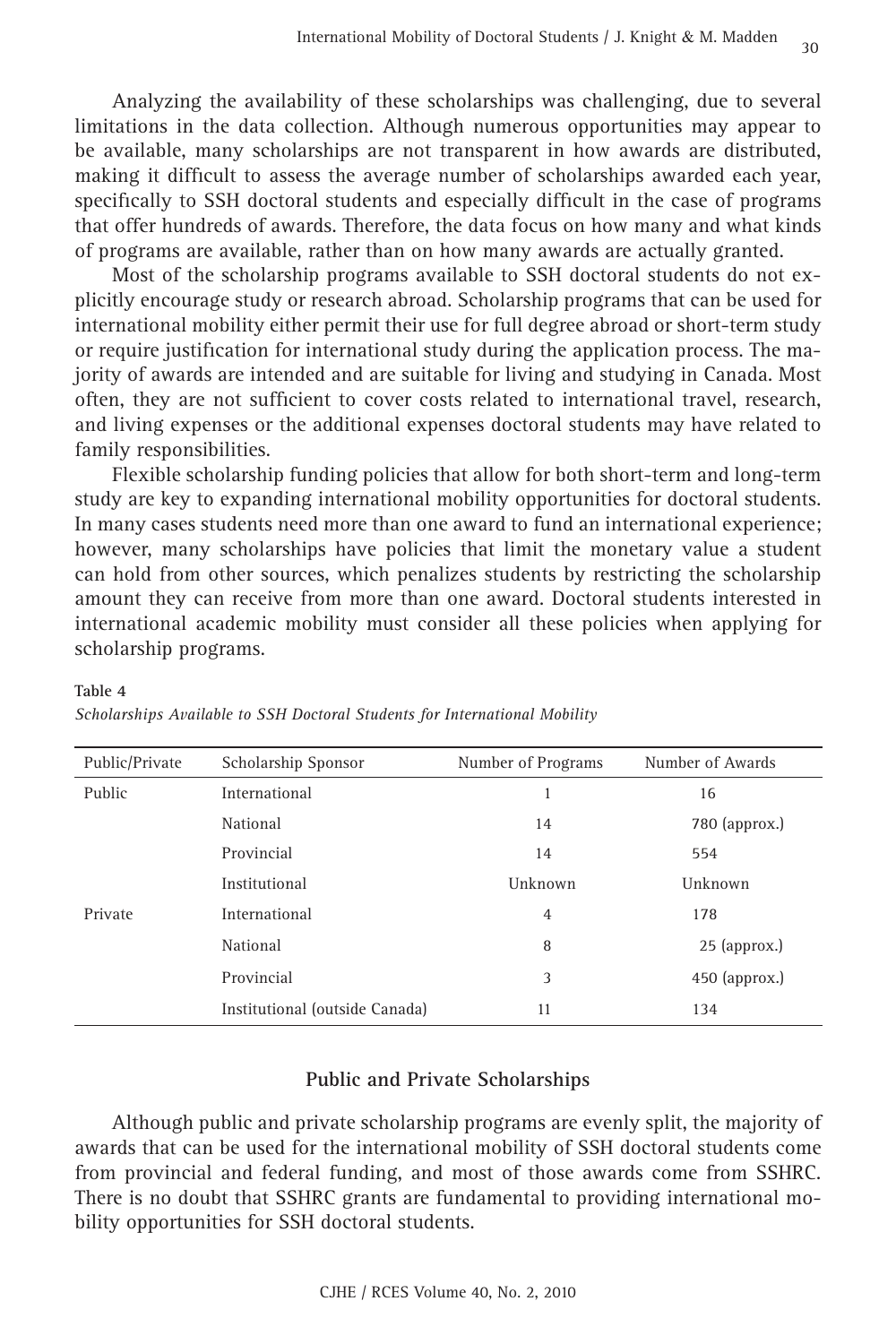There are very few public and private partnerships that explicitly provide scholarships linked to international mobility. Because most scholarships do not explicitly encourage international mobility, scholarships used for international study are open. The openness of these types of scholarships may encourage Canadian doctoral mobility trends to follow world trends, with most Canadian students going to the United States. There are no apparent scholarship policies in place to prevent brain-drain issues, particularly concerning mobility to the United States, and most public scholarships do not require public service upon degree completion.

The few public scholarships that are destination and institution specific include the Foreign Government Awards Program, the Commonwealth Scholarships, and the Fulbright Scholar Program. Among the private scholarships, roughly 230 awards are institution and country specific. Of the country-specific awards, most are to Commonwealth countries or to the United States, again following world trends. Unfortunately, this emphasis on U.S. and U.K. scholarships misses opportunities to build ties with other countries.

#### **Eligibility for Awards**

In proportion to the number of scholarships offered in all disciplines, very few scholarships are specifically aimed at supporting the social sciences and humanities. Because most of these scholarships are available to both master's and doctoral students, the availability of scholarships for master's students proactively builds international linkages that may be beneficial if the students continue on with doctoral studies.

Overall, very few scholarships support international mobility exclusively for doctoral studies, and even fewer focus on the international mobility of doctoral students in the social sciences and humanities. As the national CGS survey demonstrates, SSH doctoral students have an interest in incorporating an international experience into their studies. Thus, an increase in funding programs that support SSH doctoral study is needed.

#### **IMPLICATIONS FOR POLICY AND FURTHER RESEARCH**

A review of the literature and policy documents on international mobility reveals a strong focus on undergraduate rather than graduate level mobility. In fact, an unexpected finding of this study is the dearth of information on doctoral student mobility, whether it is participation rates, preferred modes and destinations, benefits and risks, outcomes, impact on career choices, or barriers and facilitators.

Study abroad is currently viewed primarily as an undergraduate student experience, a view that overlooks important research and networking opportunities that the international mobility of doctoral students can provide. Although factors impacting mobility, such as financial constraints, are common at both undergraduate and graduate levels of international academic mobility, differences in doctoral students' expectations and priorities demonstrate that institutional and national policies should address undergraduate and graduate mobility separately. For example, the new CGS Foreign Study Supplement uses an undergraduate model of funding one semester of study abroad at a foreign university that may or may not respond to the students' interests, as expressed in the national CGS survey, for short-term participation in a conference or workshop or for collecting field data.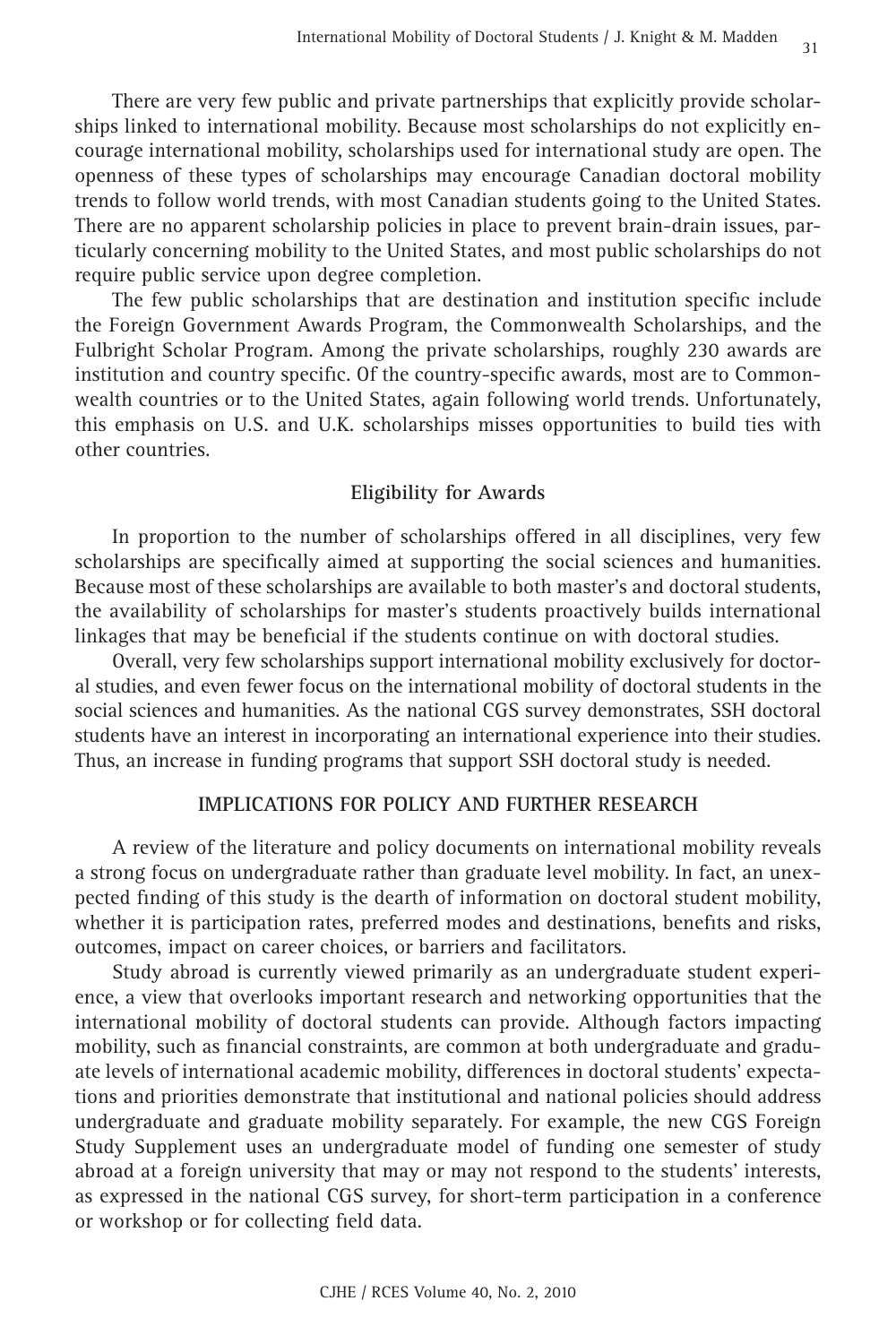Besides demonstrating that funding is the most significant factor for SSH doctoral mobility, this study has identified a lack of public focus on the international mobility of Canadian graduate students. Notwithstanding the research councils' databases, very few data sources exist on Canadian graduate student international mobility. To further understand the mobility of Canadian students, a national tracking system, based on institutional databases, is necessary to collect information on the destination, duration, and types of international experiences of Canadian students.

More attention needs to be given to scholarships for Canadian students to participate in short-term or full-time study abroad. Indeed, there are several opportunities to improve the current funding of international mobility for SSH doctoral students. First, more public awards could explicitly encourage international study. Second, additional funding amounts for short-term international study and research would have individual, institutional, and national benefits. Third, policies allowing students to hold multiple scholarships for international academic experiences may encourage more doctoral students to study abroad. Fourth, more scholarships should be linked to Canadian political and economic strategies; public attention to SSH doctoral scholarships could encourage the development of international research linkages in strategic geographical regions and attend to global issues important to Canada. Fifth, a model for how best to support international mobility is lacking.

There is no doubt that the international mobility of Canadian doctoral students requires more attention. As Europe strengthens its doctoral programming (Kehm, 2007), and the United States and the United Kingdom continue to receive the majority of the internationally mobile students, Canada must consider the impact of globalization on its graduate students. In addition to playing an important role in building international research partnerships, Canadian doctoral students contribute a Canadian perspective to global issues.

#### **REFERENCES**

Ackers, L., Bill, B., & Guther, J. (2008). *Doctoral mobility in the social sciences. A summary report to NORFACE*. Liverpool, UK: University of Liverpool, European Law and Policy Research Group. Retrieved February 17, 2010 from http://www.liv.ac.uk/law/ elprg/docs/NORFACE\_SUMMARY\_REPORT\_FINAL\_June\_08\_Agreed\_with\_ESRC.pdf

Altbach, P., & Knight, J. (2007). The internationalization of higher education: Motivations and realities. *Journal of Studies in International Education*, *11*(34), 290–305.

Association of Universities and Colleges of Canada (AUCC). (2007). *Canadian universities and international student mobility*. Ottawa, ON: Author. Retrieved October 18, 2007, from http://www.aucc.ca/\_pdf/english/publications/student\_mobility\_2007\_e.pdf

Avveduto, S. (2001). *International mobility of PhDs. Rome: National Research Council*. Retrieved October 21, 2007 from http://www.oecd.org/dataoecd/33/49/2096794.pdf

Bhandari, R., & Blumenthal, P. (2009). Global student mobility: Moving towards brain exchange. In R. Bhandari & S. Laughlin (Eds.), *Higher education on the move: New developments in global mobility* (pp. 1-14)*.* New York: IIE.

Dwyer, M., & Peters, C. (2004). The benefits of study abroad. *Transitions Abroad*, *37*(5), 56–58.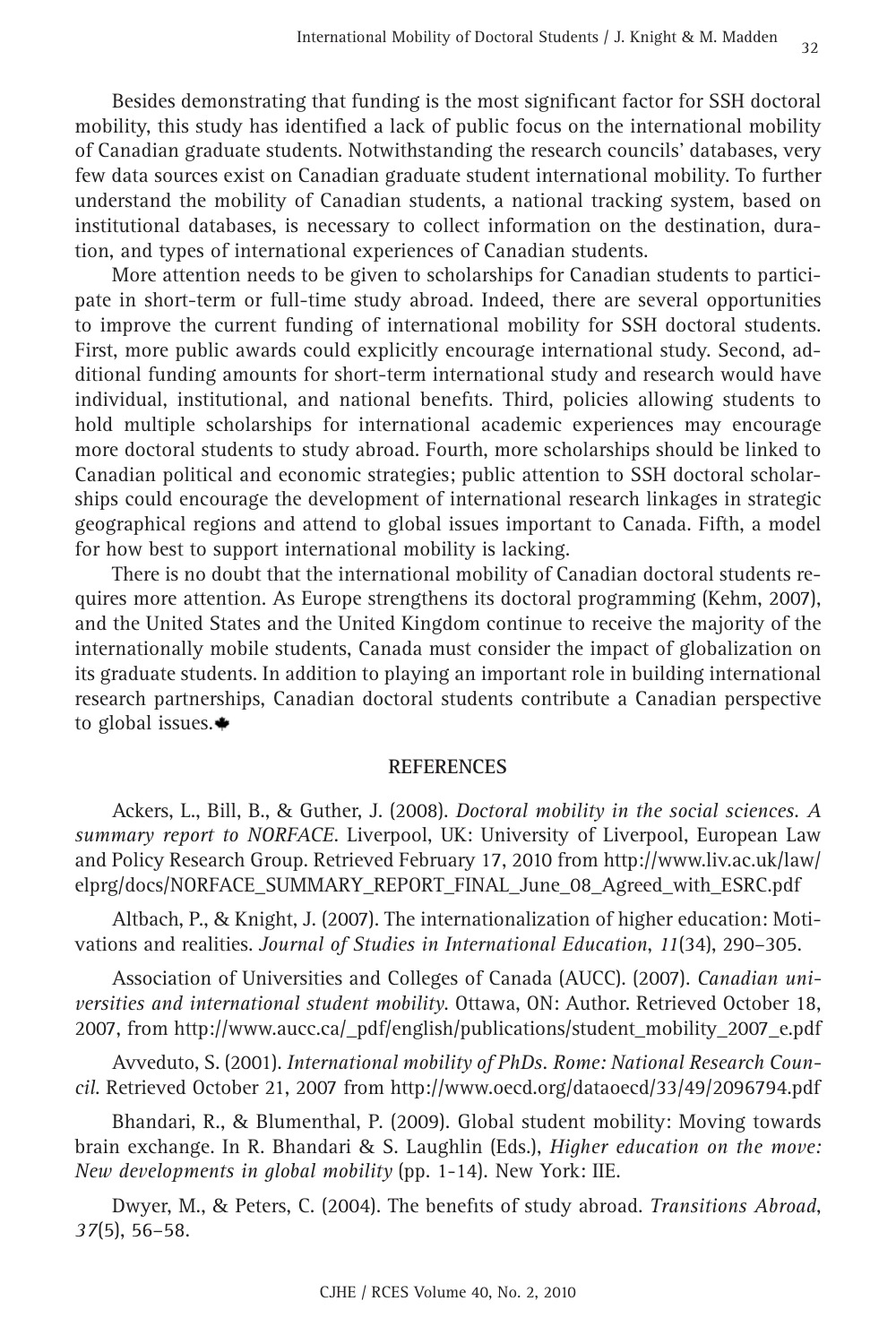European Commission (2010). *The Erasmus Programme.* Brussels: European Commission. Retrieved May 9, 2010 from http://ec.europa.eu/education/lifelong-learningprogramme/doc80\_en.htm

Gauthier, B. (2009). *Canada Graduate Scholarships (CGS) Program and Related Programs Review*. Ottawa, ON: CIHR, SSHRC, NSERC.

Gluszynski, T., & Peters, V. (2005). *Survey of earned doctorates: A profile of doctoral degree recipients*. Ottawa, ON: Statistics Canada, Center for Education Statistics. Retrieved September 20, 2007 from http://www.statcan.ca/cgi-bin/imdb/p2SV.pl?Fun ction=getSurvey&SDDS=3126&lang=en&db=IMDB&dbg=f&adm=8&dis=2]

Industry Canada. (2007). *Mobilizing science and technology to Canada's advantage.* Ottawa, ON: Author.

Jaschik, S. (2007, October). The mobile international student. *Inside Higher Education*. Retrieved October 15, 2007 from http://www.insidehighered.com/ news/2007/10/10/mobile

Kehm, B. (2007). Quo vadis doctoral education? New European approaches in the context of global changes. *European Journal of Education*, *42*(3), 307–319.

Knight, J. (2008). *Higher education in turmoil: The changing world of internationalization*. Rotterdam, Netherlands: Sense Publishers.

Knight, J., & Madden, M. (2008). *International academic mobility experiences for Canadian social science and humanities doctoral students*. Unpublished report, Social Sciences and Humanities Research Council of Canada, Ottawa, ON.

Natural Sciences and Engineering Research Council of Canada (NSERC). (2009). *Strategy for partnerships and innovation*. Ottawa, ON: Author. Retrieved February 11, 2010 from http://www.nsercpartnerships.ca/\_docs/SPI\_e.pdf

Observatory on Borderless Higher Education (OBHE). (2007). *Realising the global university*. *Part I*. London: Author.

Organization for Economic Co-operation and Development (OECD). (2008). *Education at a glance.* Paris: Author.

Social Sciences and Humanities Research Council of Canada (SSHRC). (2005). *Knowledge council: SSHRC 2006–2011*. Ottawa, ON: Author. Retrieved February 11, 2010 from http://dsp-psd.pwgsc.gc.ca/Collection/CR22-42-2006E.pdf

Social Sciences and Humanities Research Council of Canada (SSHRC). (2006). *International policy and strategy*. Ottawa, ON: Author. Retrieved August 24, 2007 from http://www.sshrc.ca/SITE/about-crsh/publications/international\_policy\_e.pdf

Statistics Canada. (2005). *Survey of earned doctorates.* Ottawa, ON: Author.

Statistics Canada. (2007). *Post secondary student information system*. Ottawa, ON: Author.

Teichler, U. (2004). The changing debate on internationalization of higher education. *Higher Education*, *48*(1), 5–26.